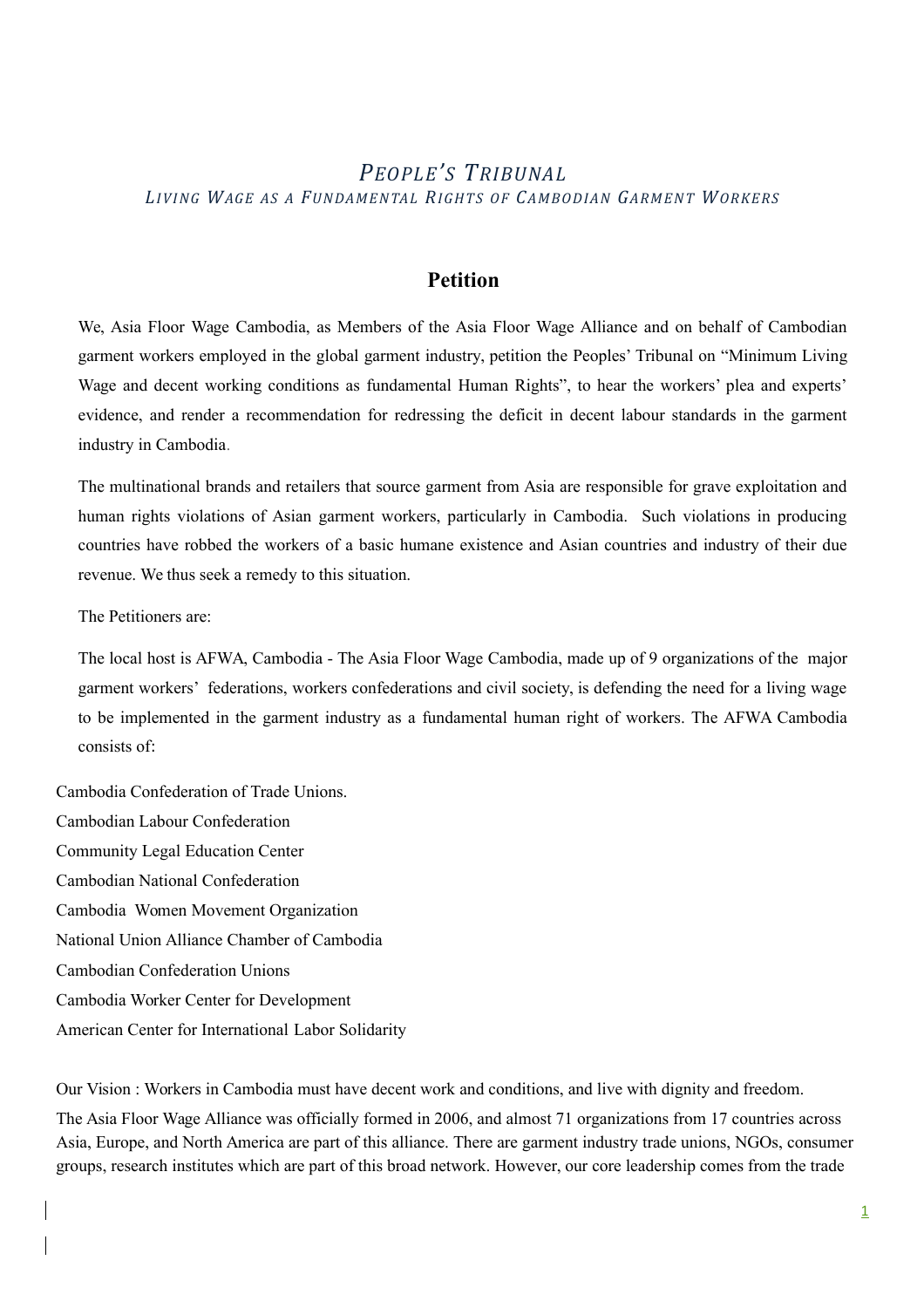union movement in the garment industry. We also mobilize the consumers in the north and lobby the garment retailer and big brands via our international partners in the north.

There are now ongoing campaigns that have been started in the producing Asian countries.

#### **Preamble**

According to the International Labour Organisation (ILO), "Wage employment and wages are central to the world of work. Approximately half of the global labour force works for a wage. Living standards and the livelihood of wage earners and families depend on the level of wages, when and how they are adjusted and paid. Wages are a major component of overall consumption and a key factor in the economic performance of countries. The enormous expansion of the labour force participating directly and indirectly in the international exchange of goods and services and the growing interdependence of low-, middle- and high-income countries has squarely placed wages at the centre of the debate on globalization" (Global Wage Report 2008).

In 1944, the International Labour Organisation (the ILO) adopted the *Declaration of Philadelphia*, as an addition to the ILO's constitution. The *Declaration* articulated key principles: labour is not a commodity, freedom of expression and of association are essential to sustained progress, poverty anywhere constitutes a danger to prosperity everywhere, and that all human beings have the right to pursue both their material wellbeing and their spiritual development in conditions of freedom and dignity, of economic security and equal opportunity.

In June 2008, the International Labour Conference adopted an *ILO Declaration on Social Justice for a Fair Globalization*, based on the principles in the *Declaration of Philadelphia*. The *Declaration on Social Justice* supports "policies in regard to wages and earnings, hours and other conditions of work, designed to ensure a just share of the fruits of progress to all..." The 2008 Declaration recognises the importance of "full employment and the raising of standards of living, a *minimum living wage* and the extension of social security measures to provide a basic income to all in need..." In other words, social security, a decent wage, and formal and full employment are essential for a minimum living standard.

The importance of setting a *minimum wage* is to signal that not all conditions of work, or of life, are subject to negotiation or coercion. The significance of setting a *living wage* is that it makes concrete the idea that work should provide for one's life – that a working person should never, despite their efforts, be unable to support themselves and their families.

The Universal Declaration states in Article 23 (3) that "Everyone who works has the right to just and favourable remuneration ensuring for himself and his family an existence worthy of human dignity, and supplemented, if necessary, by other means of social protection."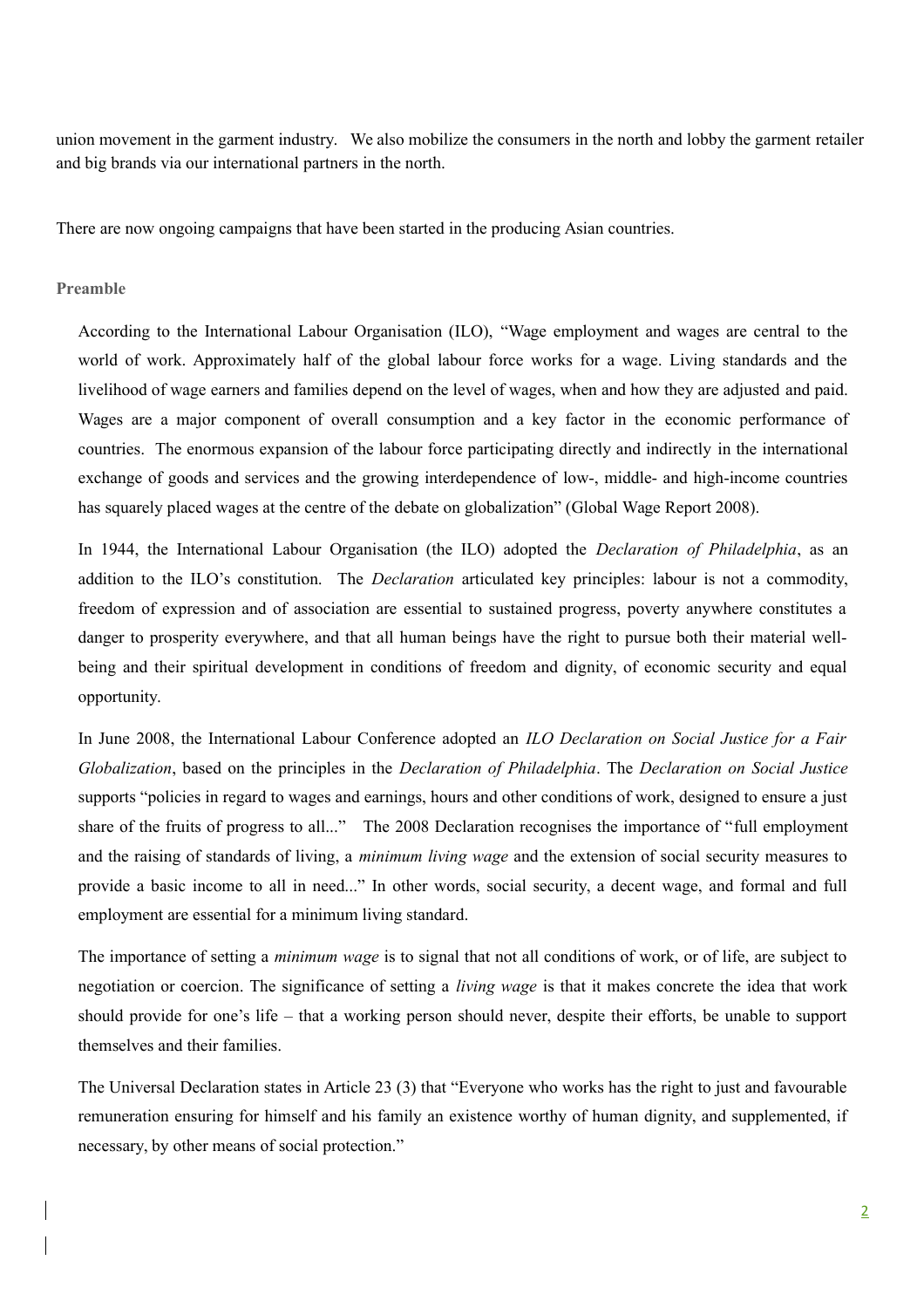The International Covenant on Economic, Social and Cultural Rights (ICESCR) has two articles related to wage. Article 7 defines remuneration as providing workers at a minimum, with:

(i) Fair wages and equal remuneration for work of equal value without distinction of any kind, in particular women being guaranteed conditions of work not inferior to those enjoyed by men with equal pay for equal work;

(ii) A decent living for themselves and their families in accordance with the provisions of the present Covenant;

(iii) Safe and healthy working conditions;

(iv) Rest, leisure and reasonable limitation of working hours and periodic holidays with pay, as well as remuneration for public holidays

Article 11 (1) of ICESCR defines "the right of everyone to an adequate standard of living for himself and his family, including adequate food, clothing and housing, and to the continuous improvement of living conditions. The States Parties will take appropriate steps to ensure the realization of this right, recognizing to this effect the essential importance of international co-operation based on free consent.

The Convention on the Elimination of All Forms of Discrimination Against Women's Article 11 articulates the right to equal remuneration, including benefits, and to equal treatment in respect of work of equal value, as well as equality of treatment in the evaluation of the quality of work; it prohibits, subject to the imposition of sanctions, dismissal on the ground of pregnancy or of maternity leave and discrimination in dismissals on the basis of marital status.

Unfortunately the universal body of human rights instruments and standards only imply rather than assert a positive "Right to Wage." Based on the ILO's standard on wage as described above, the Cambodia Peoples' Tribunal, as part of the Asia Floor Wage Campaign seeks to assert a "Right to Minimum Living Wage." The relationship of wage to survival raises questions about the consequences of denial of wages. The growing gap between rich and poor and the increasing impoverishment of the majority of the working poor in Asia give rise to great economic inequality.

Denial of a minimum living wage is not only a grave injustice that perpetuates social, political and economic inequalities but jeopardises the entire global economic well-being, where the productive forces are deprived of the means of basic survival and of opportunities for development. Denial of a *minimum living wage* as a right directly impacts on the realization of universal and indivisible human rights, as illustrated herein:

Right to life: The insecurities that arise when workers are paid less than minimum wage make it impossible to actually satisfy the right to life, as it denies access to medical care in case of illness or accidents; it prevents the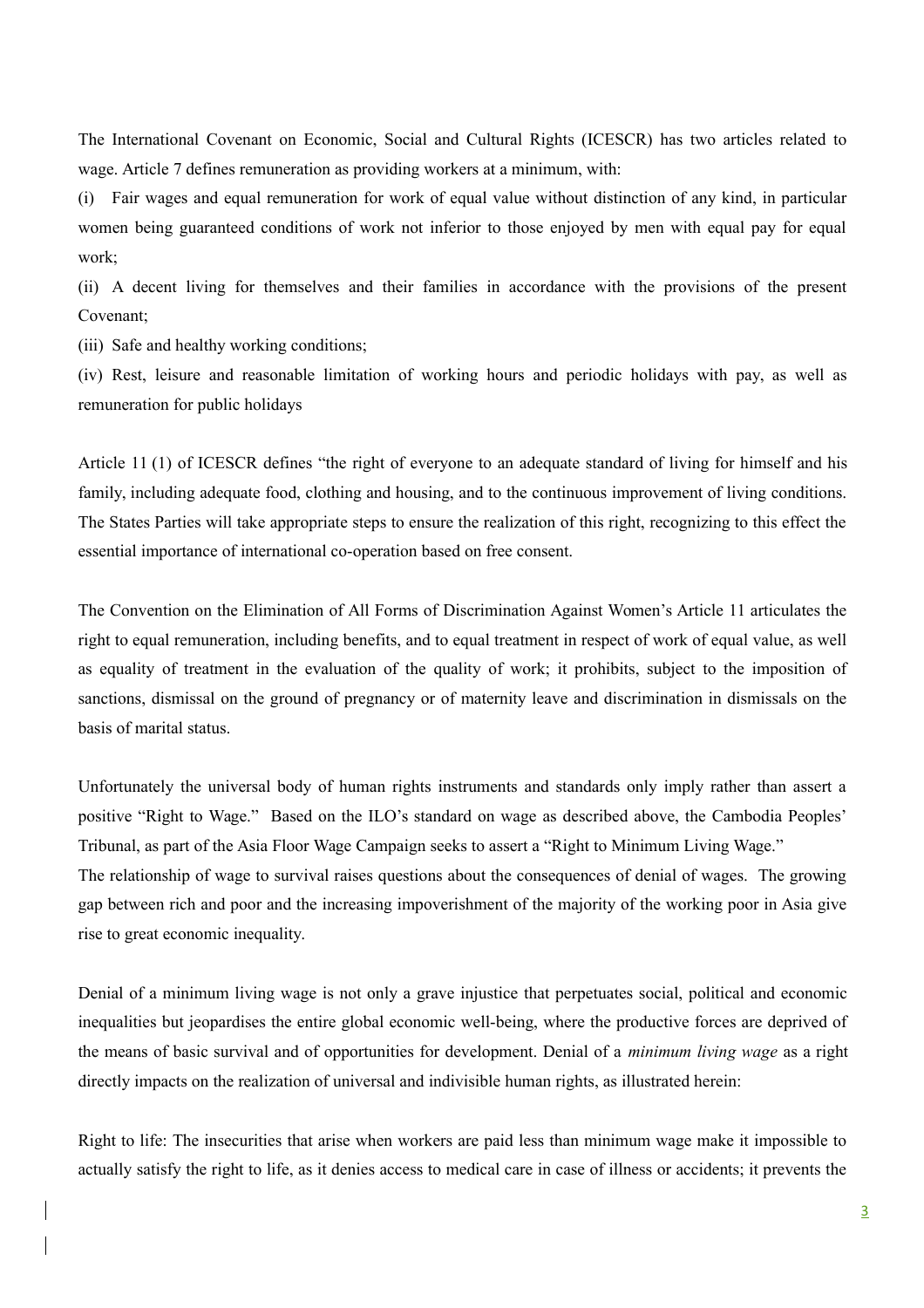household from purchasing necessary nutritious food on a day to day basis; it removes the means to provide education to children towards improving their living standards; it means outright starvation for those without access to emergency assistance and relief goods in times of calamities or natural or man-made disasters.

Right to equal opportunity: The global gender division of labour, where female dominated industries are characterized by lower than minimum wages and exploitative practices, sustains the global manufacturing industry, and is central to their profit-driven survival. Thus violating the right to equal opportunity and the right to minimum wage is the norm for those industries which seek to be so-called globally competitive.

Right to equal protection of the law: Propelled by globalisation, countries have created legal and political environments where it will be more difficult to petition the government to protect the right to minimum wage. Workers that have unionised and waged struggles on wage issues find that they lack the necessary protection against arbitrary dismissals or terminations. Many companies simply do not allow the formation and registration of unions.

Right to decent working hours: As a result of both challenging industrial relations and the need to satisfy their most basic necessities, garment workers are compelled to work overtime hours when their wages are below minimum wage. This subliminal form of coercion may be concealed, but its consequences clearly are visible in the daily struggles of workers who have succumbed to lengthy working hours to earn that scant extra revenue for survival. In light of such, the AFW grasps the need to establish a *minimum living wage,* as a means to impede forced labour and to ensure a liberating, not limiting society.

Right to a standard of living adequate for himself and his family: Without a decent *minimum living wage*, by no means are workers able to meet their basic needs of food, shelter or clothing. Based on pragmatic accounts of what is to be considered as decent, the AFW would ensure that their wages are capable of satisfying such basic necessities.

The proliferation of various public and private institutions, the increasing levels of mediation, and the growing complexity of the global economic structure have made accountability for the denial of wage difficult and elusive. In order to make "Right to Minimum Living Wage" justiciable, both public and private institutions would need to be identified and mechanisms implemented for the delivery of this right.

### **Cambodian garment industry workers' situation**

#### **Introduction**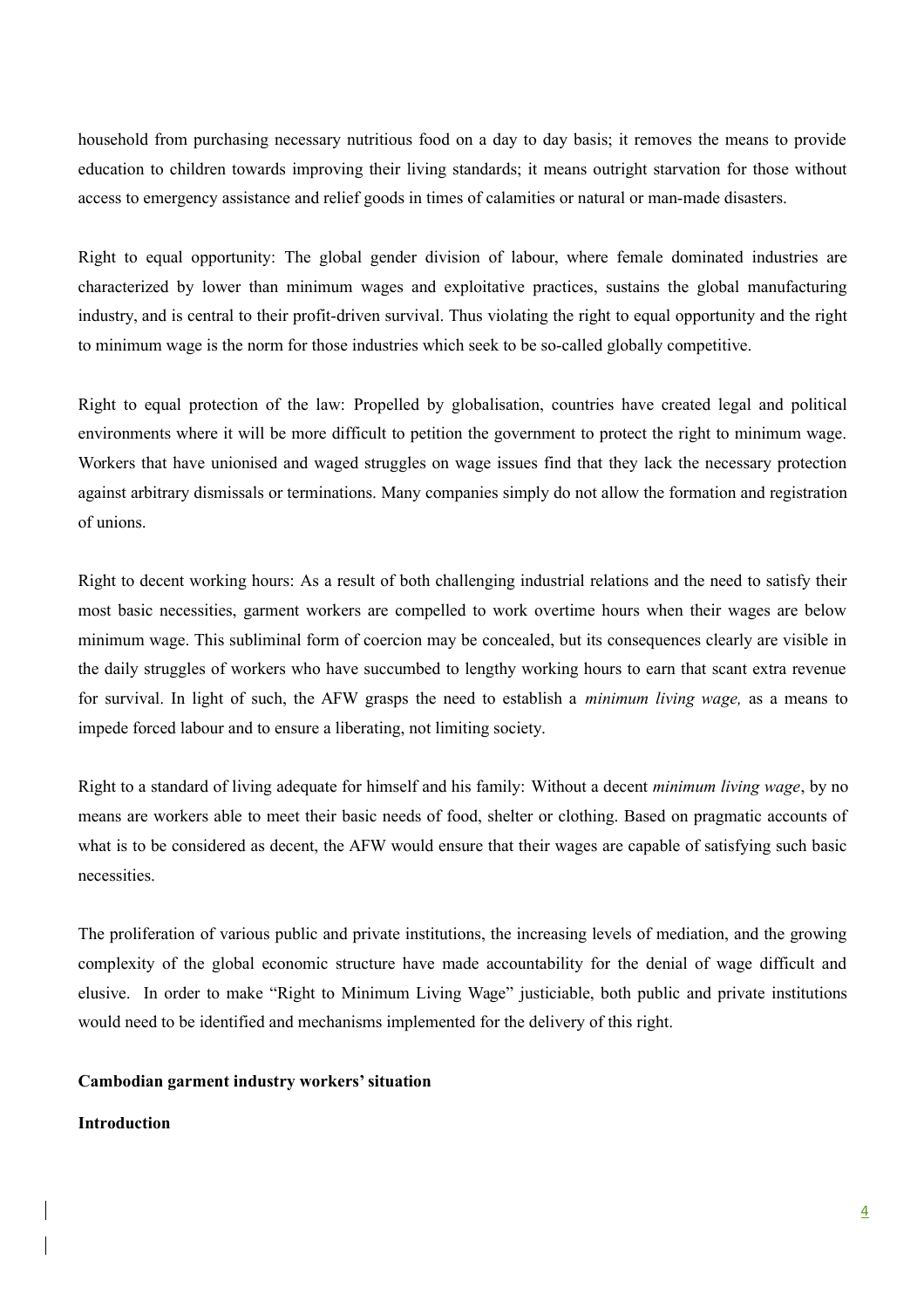The garment industry continues to be a largest contributor of exports to Cambodia's economy. It represents approximately 90% of total export value and employs over 300,000 workers. The garment sector has successfully weathered the financial crisis and has since experienced steady growth in production as well as in the number of factories operating within the nation. However, whilst production has exceeded pre-crisis levels, employment is yet to recover to the same extent and remains around 40,000 below its peak figure. This has placed increased pressure on workers who have become increasingly exposed to a precarious state of affairs high-lighted below.

#### **Concerns**

The prevalence of employers utilizing Fixed Duration Contracts (FDCs) has been a disturbing phenomenon since 2005, and now characterizes the relationships of the vast majority of those employed within the sector. Prior to this period most garment sector workers were employed under Unspecified Duration Contracts (UDCs), which conferred greater access to rights (such as maternity and indemnity pay) with the accumulation of seniority and limited the circumstances under which lawful termination could take place. FDCs were originally intended to be used for work that was of a temporary nature, such as seasonal projects or to meet spikes in demand. Garment factories in contrast are long-term ventures, but have deployed FDCs due to their ability to be continuously renewed and hence preventing the accretion of benefits by the employees and any expense that might confer on the employer. Furthermore, as the employer is able to choose whether the contract should be renewed after its expiry, the ease of terminating employment relationships is greatly enhanced under FDCs. In practice this has resulted in coercing individuals into overtime, preventing unionization membership, or seeking enjoyment of benefits.

Another issue of concern currently facing garment factories and their workers has been mass fainting. In 2011 year alone, the Free Trade Union has reported some 2,300 workers fainting in 5 Cambodian factories. Whilst currently no worker has suffered serious injuries because of fainting, it remains a worrying trend, which is detrimental to both the public image and efficiency of Cambodian factories. Investigations and company statements have varied in their conclusions on contributing factors, but many have highlighted physiological causes such as low blood sugar, malnutrition, dehydration, food poisoning and over-exertion. In recognition of this Cambodia's Prime Minister Hun Sen instigated a sector-wide pay rise of \$5 to be initiated from January 2012, in the hope that this would alleviate some of these causes.

Unfortunately, unionization, the typical means for redressing imbalance in workers' rights is also facing an uncertain future. This is a result of the attempts of the Ministry of Labor and Vocational Training to draft a law on Trade Unions, which whilst a legitimate notion in itself, has in fact undermined the right for promotion and participation in unions and associations. Whilst successive drafts of the law have seemingly curtailed several worrisome inclusions, including the ability to bring about criminal charges for union wrongdoing, many Articles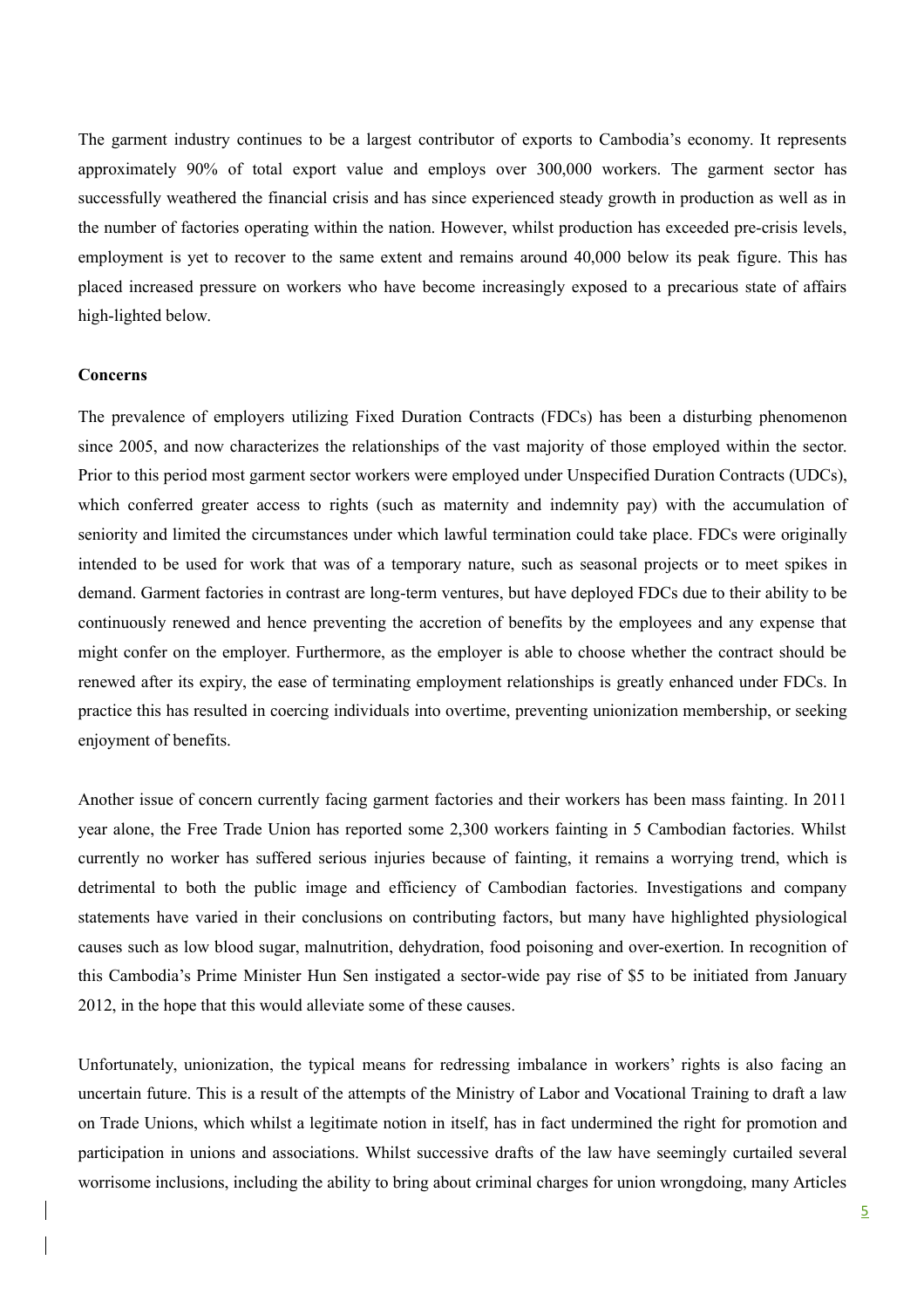remain problematic. The overwhelming concern is that the draft law's character is procedurally excessive and unclear, creating complex legal requirements for registration and activities. Not only do these accompaniments stand as an obstacle to the ability of workers to effectively exercise their rights, but they also create the means for arbitrary intervention. For example, if requirements are not followed 'correctly' unions' risk postponement or suspension of their certifications, cancellation of status as a legal entity, and even enforced total structural dissolution.

#### **The Petition:**

The Petitioner presents to the Peoples Tribunal on Minimum Living Wage as a Fundamental Right of Cambodian Garment Workers the following testimonies:

- 1. 1 case study from workers and women workers in the garment industry in Cambodia
- 2. 1 case study of workers producing for one brand
- 3. 1 case study of workers producing for a second brand
- 4. 1 case study from a trade unionist taking up a collective case that led to nationwide strikes
- 5. Expert testimony on Cambodia's economic conditions and its garment industry
- 6. Stakeholder presentation on Government Perspective
- 7. Expert testimony on Cambodia Labour law pertaining to Garment Industry
- 8. Stakeholder presentation from Manufacturer
- 9. Stakeholder presentation from Brand 1 (H&M)
- 10. Stakeholder presentation from Brand 2 (GAP)
- 11. Stakeholder presentation from Brand 3 (PUMA)
- 12. Stakeholder presentation from Brand 4 (ADIDAS)

13. Expert testimony from Clean Clothes Campaign Sweden – The Fair Trade Center's view on H&M's purchasing practices and the brand's possibility of supporting LW

- 14. Expert testimony on Asia Floor Wage and retail price
- 15. Expert testimony presentation on the logic and feasibility of Asia Floor Wage
- A. The Petitioner, through the People's Advocates, argues that there is a deficit in wages paid to the women workers in the garment sector in Cambodia, that the wages paid to the workers although, a minimum wage, falls far below a living wage standard that should provide adequate wages for basic food, clothing and accommodation, health, fuel and transport, education and communication and other expenses such as contribution to family, subscriptions such as to Trade unions, care for children and parents, and other social functions.
- B. Petitioner argues that Cambodia is party to international standards including Core Conventions of the ILO, and has enacted laws and policies in line with these international standards. However there are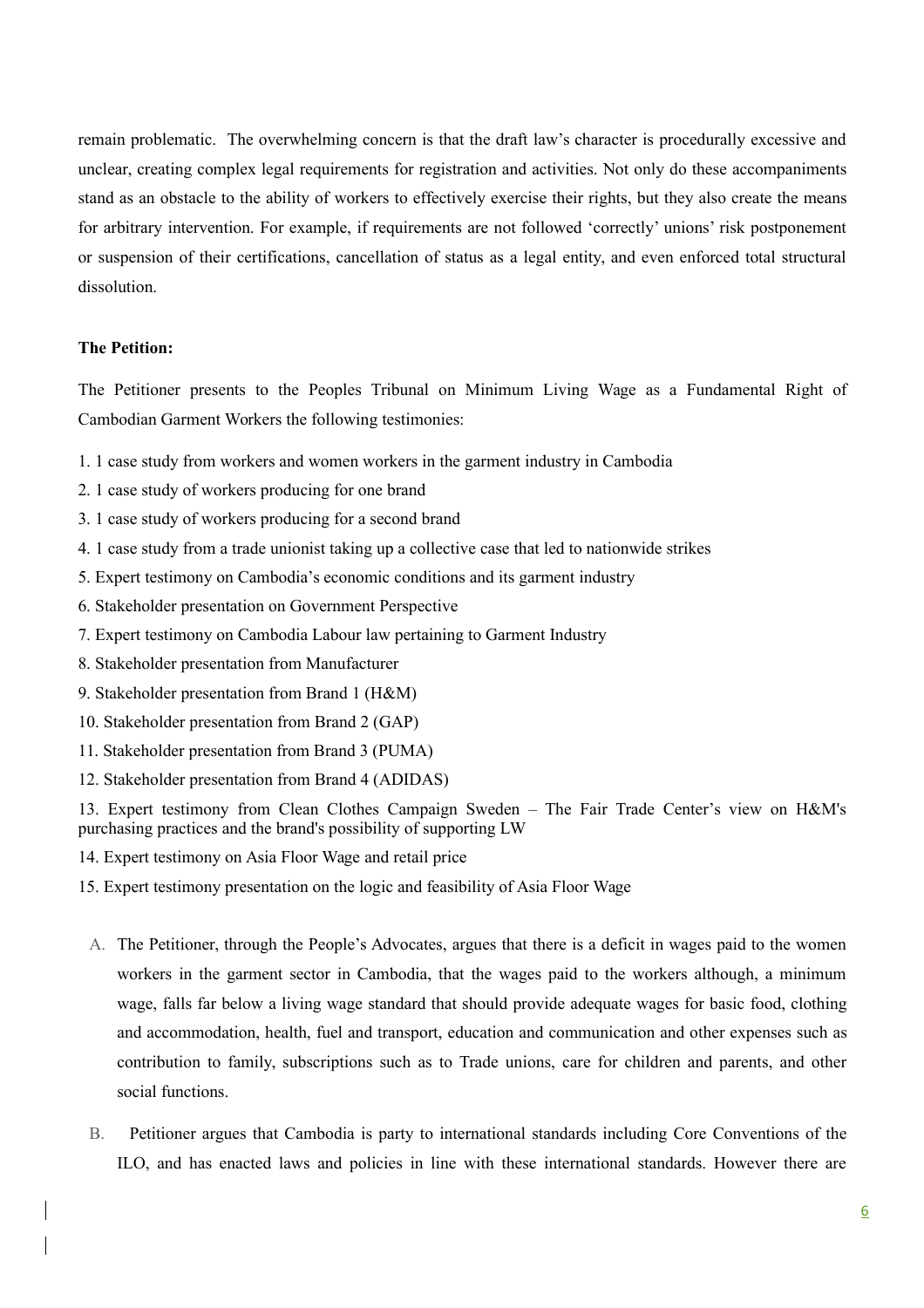problems with implementation of and compliance with the international standards and national laws and policies, with lacunas that allow employers to circumvent the law.

- C. The Petitioner argues that workers in the garment industry receive poverty wages, in that over and above receive wages far below a living wage, work excessive hours, are subjected to underpaid overtime and to poor and stressful working conditions. In addition, there is lack of access to social protection especially in informal employment; a lack of protection for women workers especially in relation to health and safety, sexual harassment, maternity and reproductive health, and child care.
- D. The Petitioner confirms that garment workers are mostly women who are migrants, mothers, care-givers, young, and have a double burden in society because they are both homemakers and economic providers. This deficit denies their dreams: for education, for professional development, for marriage, to have children, to care for their parents, to provide for their families, to build their own homes.
- E. The Petitioner argues that this wage regime removes the capacity of women garment workers to extricate themselves from the cycle of poverty, elevate their economic and political status, and maintain their dignity and self respect.
- F. The Petitioner will argue that it is the loss of living wage earnings for workers that correspond to a benefit in huge profits for the garment industry of today who have profited hugely from outsourcing production to low wage countries. This we will show in evidence gathered on the global supply chain and on working and living conditions that fall short of the decent labour standards.
- G. The petitioner argues that it is possible to provide a living wage and propose the Asia Floor Wage as a minimum living wage option that minimally meets the conditions for decent labour standards. Asia Floor Wage can be a solution to raising the wages of workers from the lowest rung of the industry, increasing their bargaining power throughout the supply chain, in attenuating women's unequal bargaining power, in addressing gender wage gaps and in improving workers' well being.

The Peoples Tribunal is asked to examine the evidence and find for the petitioner:

- 1. Is there a deficit in Decent Labour Standards in Cambodia's garment industry?
- 2. Determine the magnitude of workers, specifically women workers, in the Garment Global Supply Chain, working and living in conditions that fall far short of Decent Labour Standards
- 3. Is there a wage deficit for basic living standards?
- 4. What are the causes of the wage deficit? Who are responsible?
- 5. Can AFW address this wage deficit?
- 6. What are the criteria for a wage that is defined as a human right?

### Prayer:

It is our prayer therefore to the Respectful Panel of the Tribunal to find that there are wage deficits in the Cambodian Garment industry, that these deficits violate human rights and labour standards, and that living wage is a redress to these violations if enacted and implemented, and adequate mechanisms are in place.